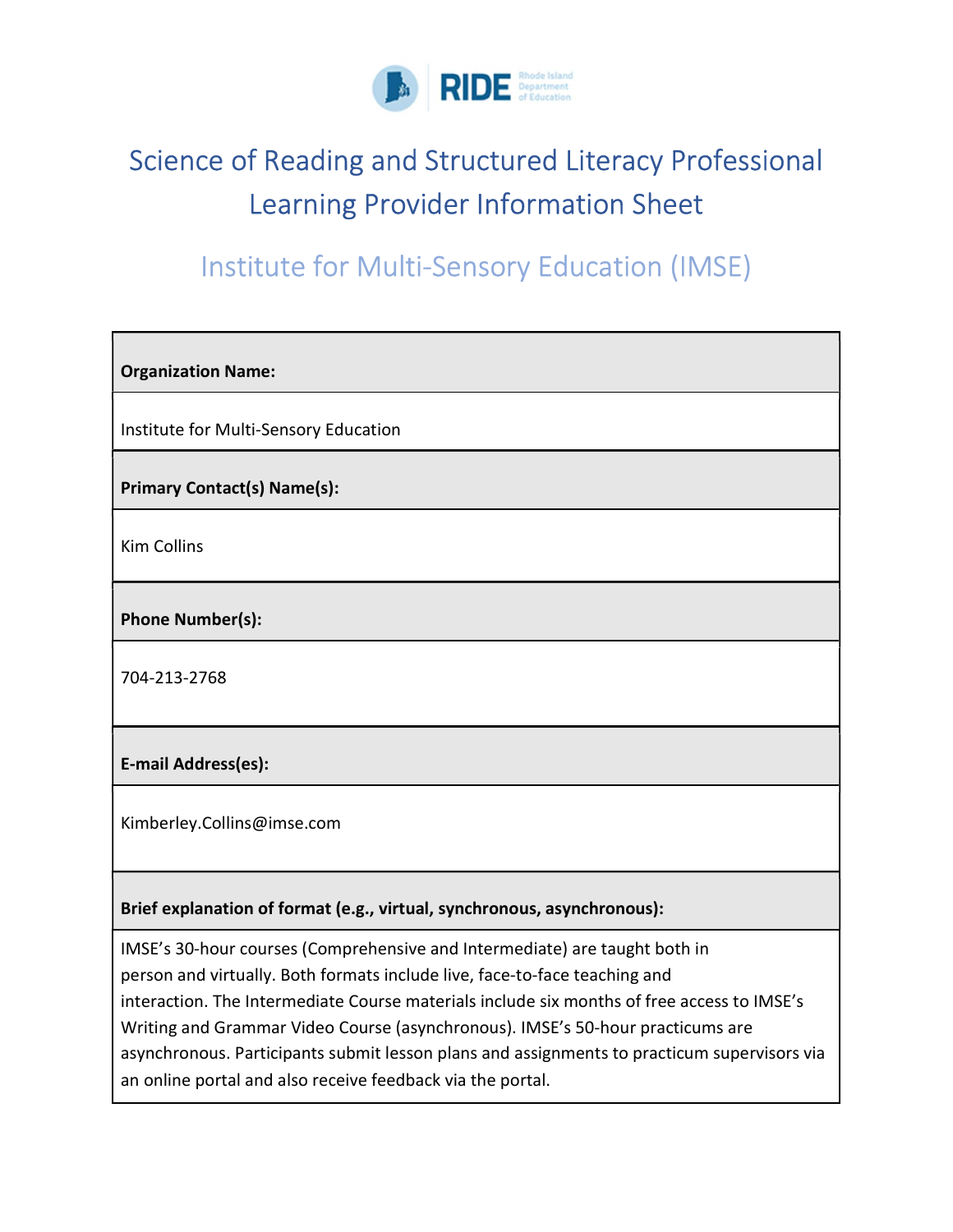

## Brief explanation of professional learning experience:

IMSE's Comprehensive and Intermediate Courses provide a complete understanding of IMSE's Orton-Gillingham methodology and how to implement it in the classroom through hands-on, interactive learning. During a course training, instructors model components of the methodology throughout the week, and participants have opportunities to practice within the training environment. Participants will gain an understanding of the Science of Reading and Structured Literacy. They will receive training in all major areas of reading: phonological awareness, phonics, fluency, syllable division, vocabulary, morphology, and comprehension. Participants will also receive assessments and learn how to analyze assessment results to guide instruction. For more information regarding each course, please visit https://imse.com/training-descriptions/.

Upon completion of a 30-hour training, participants are eligible to apply for a practicum to show fidelity of implementation of the methodology. Participants will submit detailed, written lesson plans for 50 total hours of instruction, as well as videos, to the practicum portal. During the practicum experience, a practicum supervisor provides feedback and support throughout the process. For more information regarding the practicum experience, please visit https://imse.com/certification/.

## Recommendation:

While this training meets the Right to Read Act requirements for all educators needing to meet *proficiency* requirements, the following recommendations are offered for consideration

| <b>Classroom Educators</b>                    | Recommended                            |
|-----------------------------------------------|----------------------------------------|
| Specialists, Tier II and Tier III Instructors | Highly Recommended                     |
| Administrators (Awareness)                    | The depth of this training exceeds the |
|                                               | administrator requirements             |

Length of Training and Associated Costs: